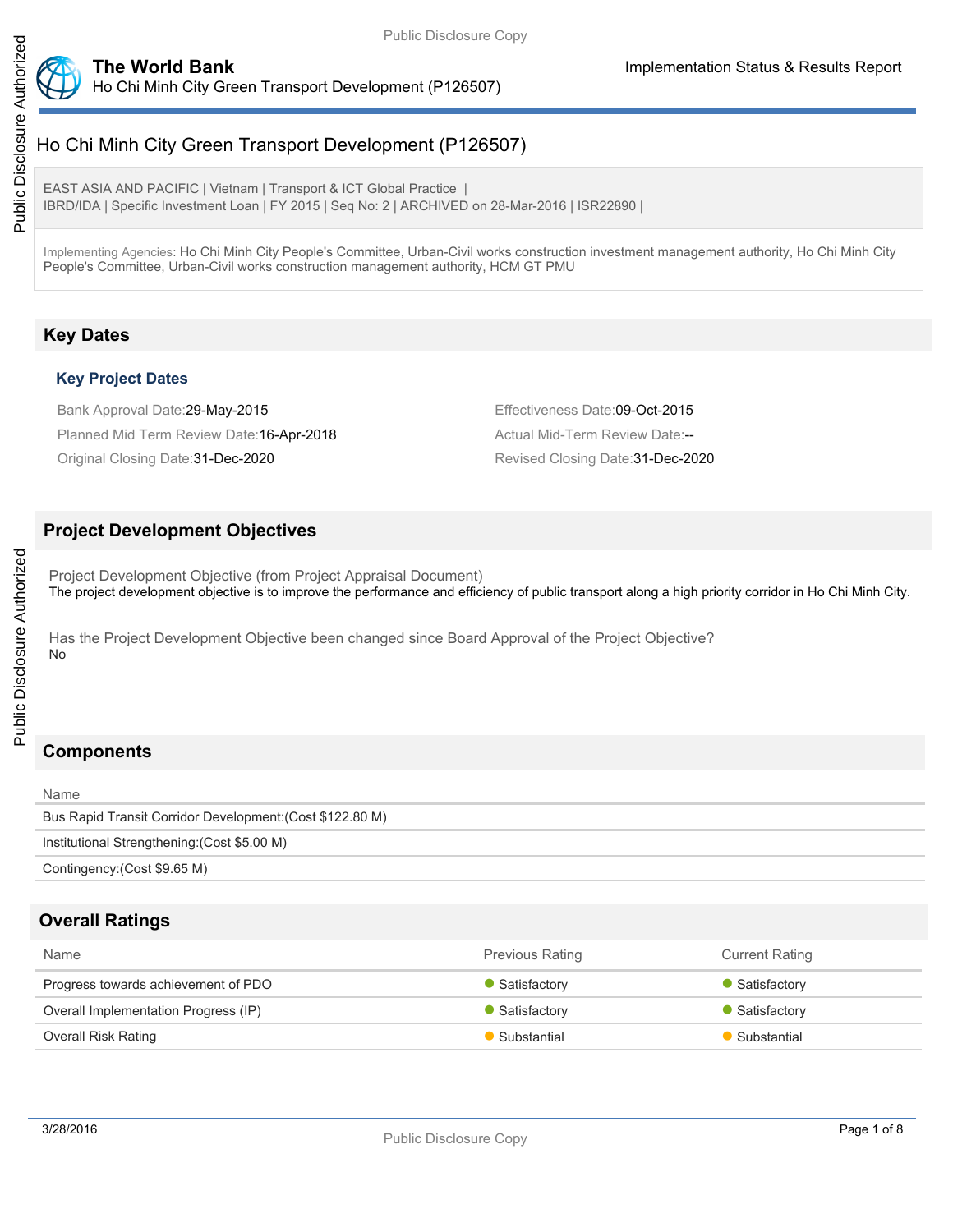



# **Implementation Status and Key Decisions**

The credit became effective on October 9, 2015; the project was formally launched on October 22, 2015. The detail design for the BRT system is being developed, funded by a separate Project Preparation Technical Assistance Facility (PPTAF), and planned to be completed by September, 2016, by which the major civil works and goods packages will be prepared for tender. The next implementation support mission by the World Bank team is scheduled for April, 2016.

# **Risks**

# **Systematic Operations Risk-rating Tool**

| <b>Risk Category</b>                                            | Rating at Approval | <b>Previous Rating</b> | <b>Current Rating</b> |
|-----------------------------------------------------------------|--------------------|------------------------|-----------------------|
| <b>Political and Governance</b>                                 | • Substantial      | • Substantial          | • Substantial         |
| Macroeconomic                                                   | • Moderate         | • Moderate             | • Moderate            |
| Sector Strategies and Policies                                  | • Substantial      | • Substantial          | • Substantial         |
| Technical Design of Project or Program                          | • Moderate         | • Moderate             | • Moderate            |
| Institutional Capacity for Implementation and<br>Sustainability | • Substantial      | • Substantial          | • Substantial         |
| Fiduciary                                                       | • Substantial      | • Substantial          | • Substantial         |
| <b>Environment and Social</b>                                   | • Moderate         | • Moderate             | • Moderate            |
| <b>Stakeholders</b>                                             | • Moderate         | • Moderate             | • Moderate            |
| Other                                                           | --                 | --                     | $-$                   |
| Overall                                                         | • Substantial      | • Substantial          | Substantial           |
|                                                                 |                    |                        |                       |

# **Results**

## **Project Development Objective Indicators**

#### Number of passengers per day using the BRT system (Number, Custom)

|       | <b>Baseline</b> | Actual (Previous) | Actual (Current) | End Target  |
|-------|-----------------|-------------------|------------------|-------------|
| Value | 0.00            | 0.00              | 0.00             | 28300.00    |
| Date  | 01-Jan-2019     | 26-Aug-2015       | 26-Aug-2015      | 31-Dec-2020 |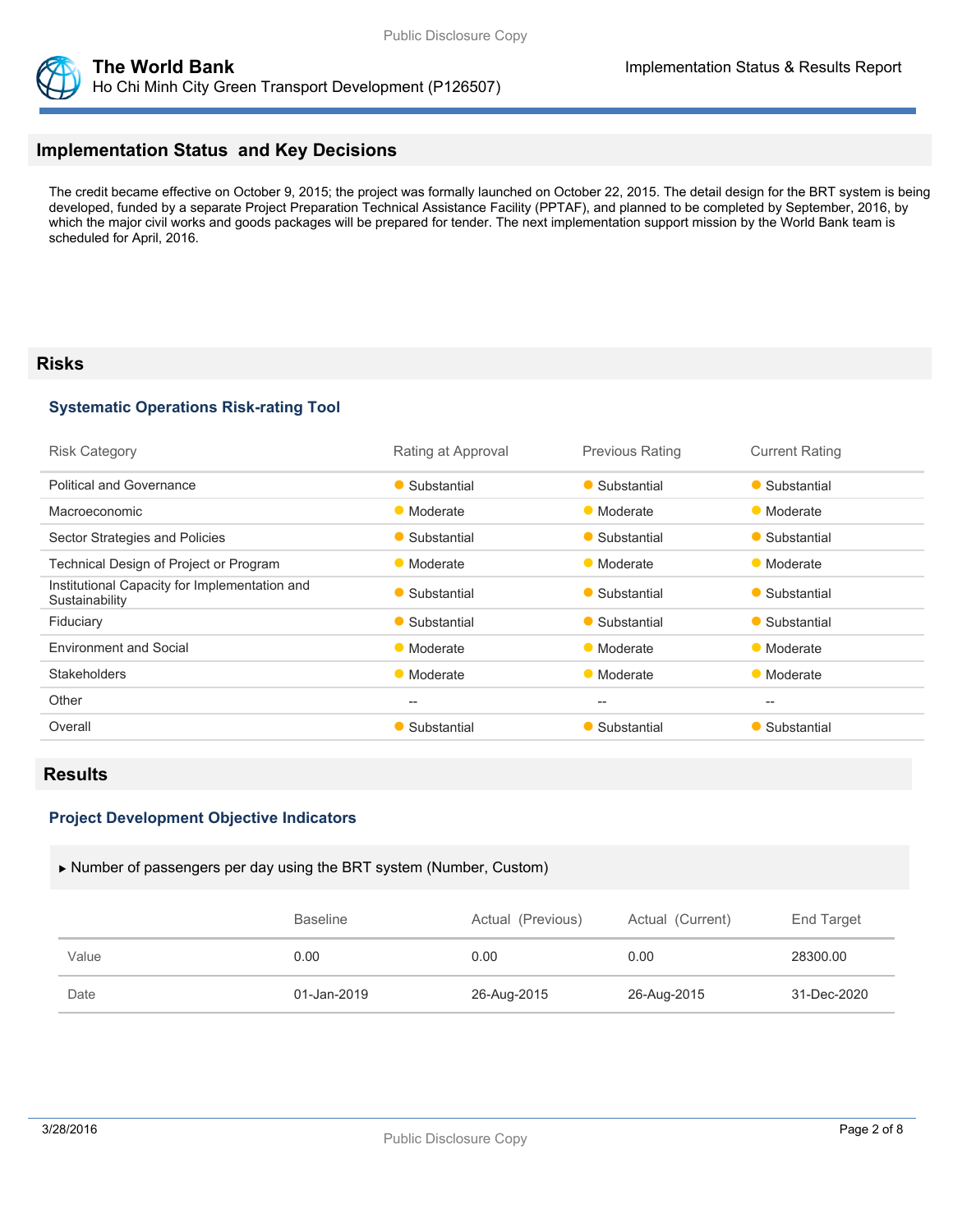

# People satisfied with the service provided by Public Transport (Percentage, Custom)

|       | <b>Baseline</b> | Actual (Previous) | Actual (Current) | End Target  |
|-------|-----------------|-------------------|------------------|-------------|
| Value | 33.00           | 0.00              | 0.00             | 50.00       |
| Date  | 01-Jan-2019     | 26-Aug-2015       | 26-Aug-2015      | 31-Dec-2020 |

## Women satisfied with the service provided by Public Transport (Sub-Indicator) (Percentage, Custom Breakdown)

|       | <b>Baseline</b> | Actual (Previous) | Actual (Current) | End Target  |
|-------|-----------------|-------------------|------------------|-------------|
| Value | 40.00           | 0.00              | 0.00             | 60.00       |
| Date  | 01-Jan-2019     | 26-Aug-2015       | 26-Aug-2015      | 31-Dec-2020 |

## Low income riders satisfied with the service provided by Public Transport (Sub-Indicator) (Percentage, Custom Breakdown)

|       | <b>Baseline</b> | Actual (Previous) | Actual (Current) | End Target  |
|-------|-----------------|-------------------|------------------|-------------|
| Value | 25.00           | $- -$             | 0.00             | 50.00       |
| Date  | 01-Jan-2019     | $- -$             | 26-Aug-2015      | 31-Dec-2020 |

#### ▶ Travel time by public transport along the project corridor, measured as in-vehicle time from An Lac to Ky Con (14.1 km) (Minutes, Custom)

|       | <b>Baseline</b> | Actual (Previous) | Actual (Current) | End Target  |
|-------|-----------------|-------------------|------------------|-------------|
| Value | 60.00           | $- -$             | 60.00            | 37.00       |
| Date  | 01-Jan-2019     | $- -$             | 26-Aug-2015      | 31-Dec-2020 |

## Number of workers and students accessing Thu Thiem Development within 45 minutes (Number, Custom)

|       | <b>Baseline</b> | Actual (Previous) | Actual (Current) | End Target |
|-------|-----------------|-------------------|------------------|------------|
| Value | 1122000.00      | $- -$             | 1122000.00       | 1290000.00 |
|       |                 |                   |                  |            |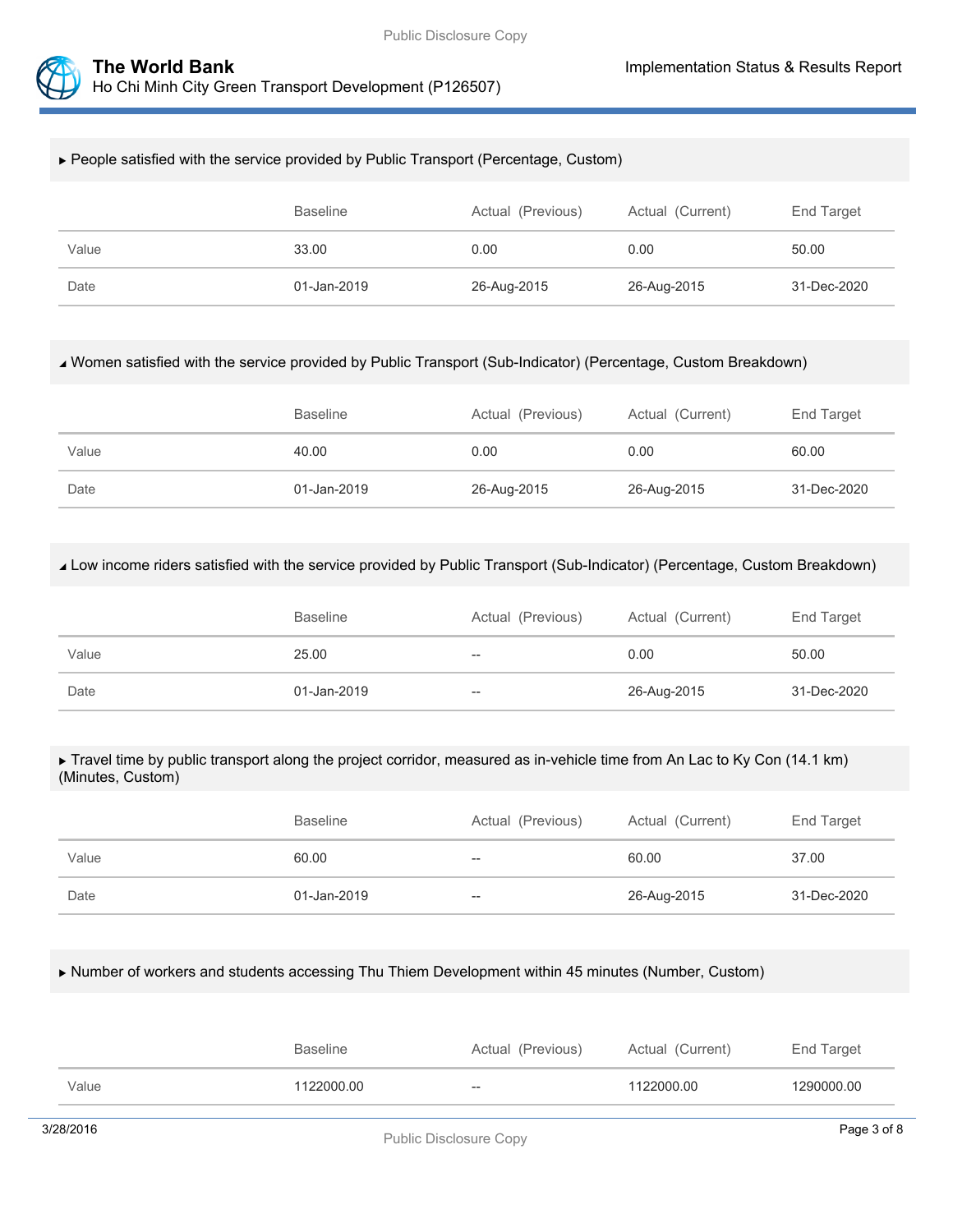

| Date | $01 - Jan - 2019$ | $- -$ | 26-Aug-2015 | $31 - Dec - 2020$ |
|------|-------------------|-------|-------------|-------------------|

# Number of residents accessing Thu Thiem Development within 45 minutes. (Sub-Indicator) (Number, Custom Supplement)

|       | <b>Baseline</b> | Actual (Previous) | Actual (Current) | End Target |
|-------|-----------------|-------------------|------------------|------------|
| Value | 1050000.00      | 1050000.00        | 1050000.00       | 1208000.00 |

# Difference in GHG emissions compared to BAU case (Tones/year, Custom)

|       | <b>Baseline</b> | Actual (Previous)        | Actual (Current) | End Target  |
|-------|-----------------|--------------------------|------------------|-------------|
| Value | 0.00            | $\overline{\phantom{m}}$ | 0.00             | $-23000.00$ |
| Date  | 01-Jan-2019     | $\overline{\phantom{m}}$ | 26-Aug-2015      | 31-Dec-2020 |

# Overall Comments

There has been no physical progress under the project hence all indicators remain the same as the baseline.

# **Intermediate Results Indicators**

Percentage of physical work completed as part of the civil works for the BRT transitway (Percentage, Custom)

|       | <b>Baseline</b> | Actual (Previous) | Actual (Current) | End Target  |
|-------|-----------------|-------------------|------------------|-------------|
| Value | 0.00            | 0.00              | 0.00             | 100.00      |
| Date  | 01-Mar-2016     | 26-Aug-2015       | 26-Aug-2015      | 30-Jun-2019 |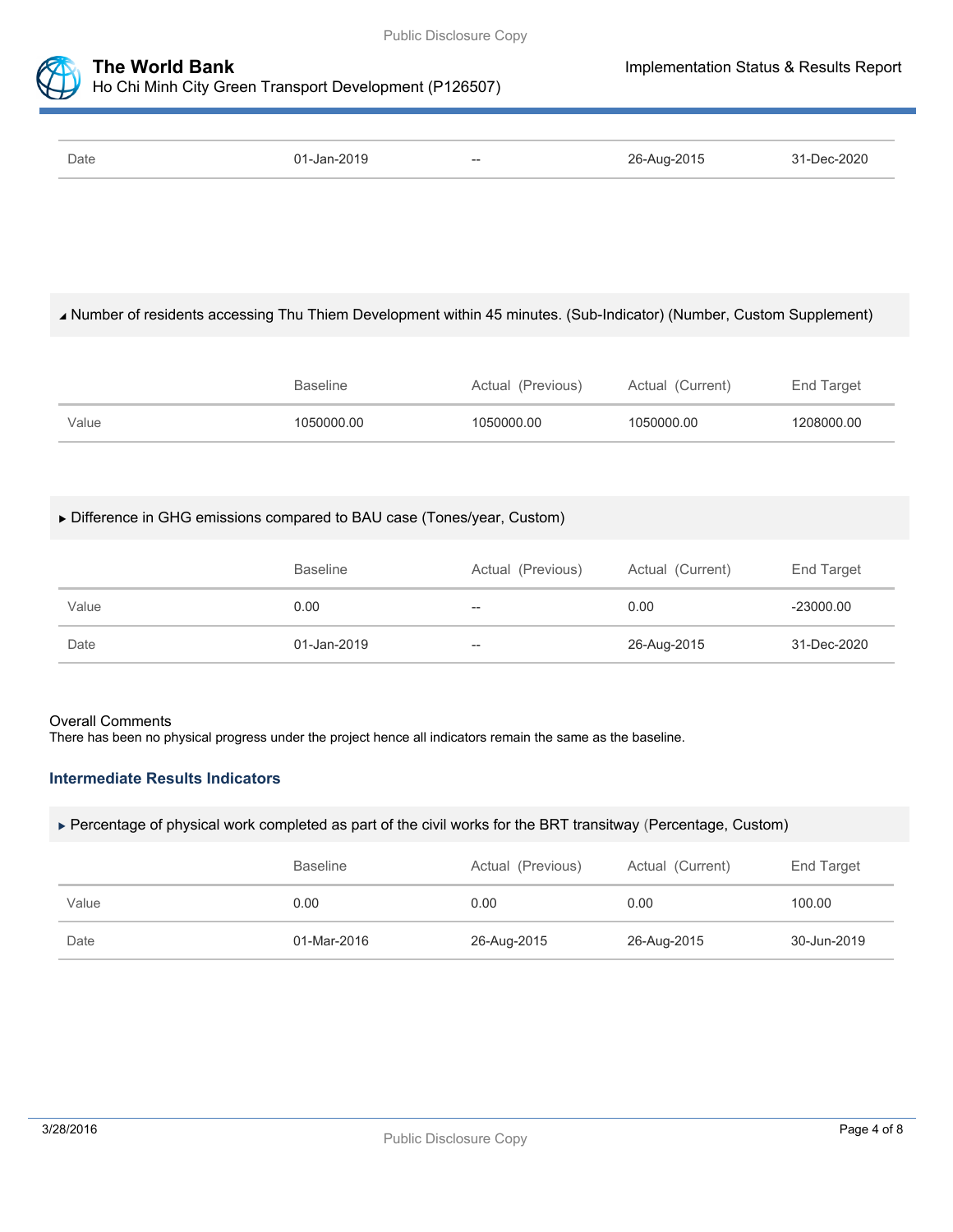



## Percentage of physical work completed as part of the civil works for BRT stations (Percentage, Custom)

|       | Baseline    | Actual (Previous) | Actual (Current) | End Target  |
|-------|-------------|-------------------|------------------|-------------|
| Value | 0.00        | 0.00              | 0.00             | 100.00      |
| Date  | 01-Mar-2016 | 26-Aug-2015       | 26-Aug-2015      | 30-Jun-2019 |

## Percentage of physical work completed as part of the civil works for constructing the Terminal at Rach Chiec (Percentage, Custom)

|       | <b>Baseline</b> | Actual (Previous) | Actual (Current) | End Target  |
|-------|-----------------|-------------------|------------------|-------------|
| Value | 0.00            | $-$               | 0.00             | 100.00      |
| Date  | 01-Mar-2016     | $- -$             | 26-Aug-2015      | 30-Jun-2019 |

 Percentage of physical work completed as part of the civil works for constructing the Thu Thiem technical facility (Percentage, Custom)

|       | <b>Baseline</b> | Actual (Previous) | Actual (Current) | End Target  |
|-------|-----------------|-------------------|------------------|-------------|
| Value | 0.00            | --                | 0.00             | 100.00      |
| Date  | 01-Mar-2016     | --                | 26-Aug-2015      | 31-Dec-2020 |

## Number of buses acquired for the BRT system (Number, Custom)

|       | <b>Baseline</b> | Actual (Previous) | Actual (Current) | End Target  |
|-------|-----------------|-------------------|------------------|-------------|
| Value | 0.00            | $- -$             | 0.00             | 28.00       |
| Date  | 01-Mar-2016     | $- -$             | 26-Aug-2015      | 15-Feb-2019 |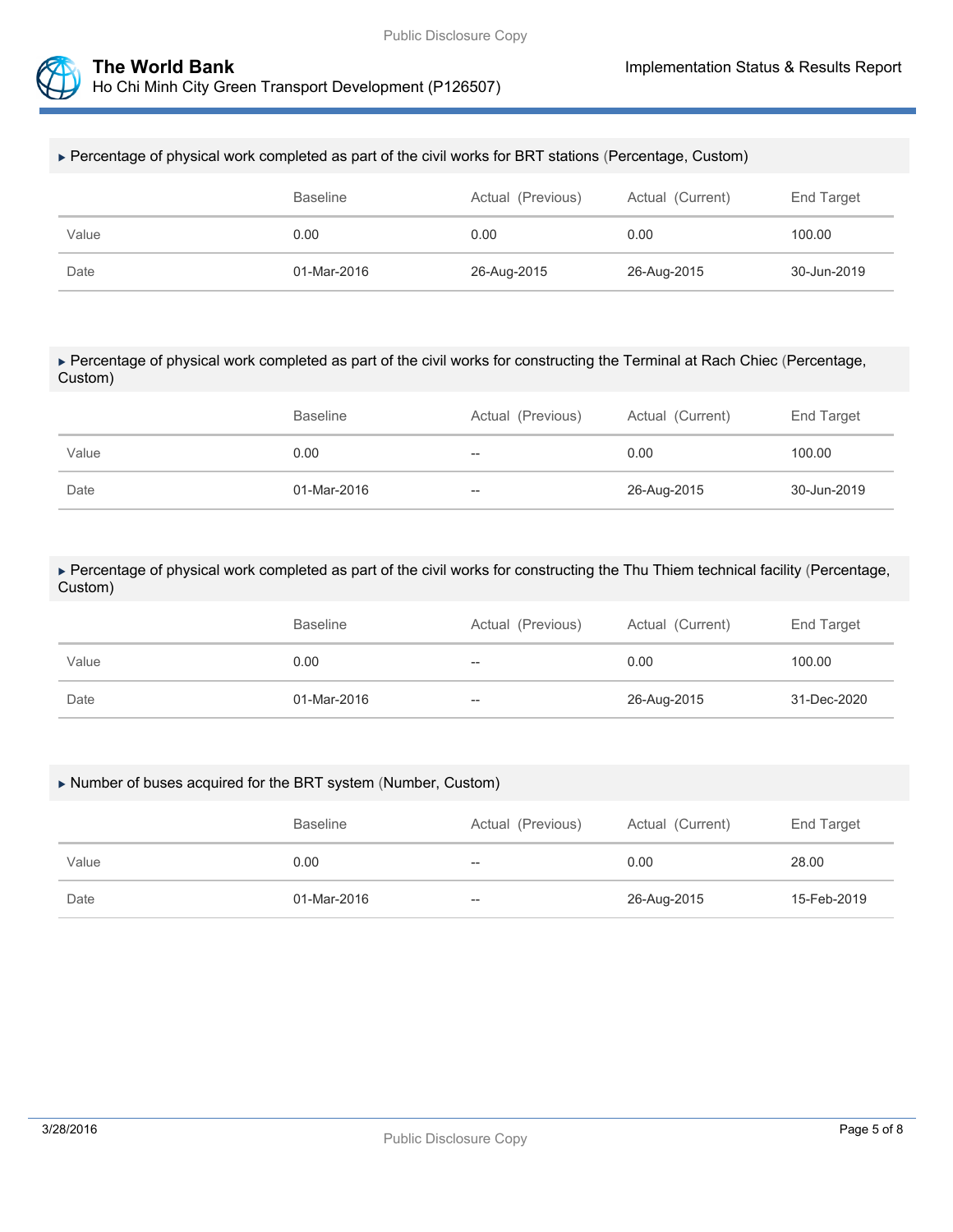

## Percentage of intersections with improved traffic and safety control (Percentage, Custom)

|       | Baseline    | Actual (Previous) | Actual (Current) | End Target  |
|-------|-------------|-------------------|------------------|-------------|
| Value | 0.00        | $-\!$             | 0.00             | 100.00      |
| Date  | 01-Mar-2016 | $- -$             | 26-Aug-2015      | 31-Dec-2020 |

## Percentage of sidewalk improvements completed along the BRT route (Percentage, Custom)

|       | <b>Baseline</b> | Actual (Previous) | Actual (Current) | End Target  |
|-------|-----------------|-------------------|------------------|-------------|
| Value | 0.00            | 0.00              | 0.00             | 100.00      |
| Date  | 01-Mar-2016     | 26-Aug-2015       | 26-Aug-2015      | 31-Dec-2020 |

## Percentage of improvements to station access within a 400-meter radius completed (Percentage, Custom)

|       | <b>Baseline</b> | Actual (Previous) | Actual (Current) | End Target  |
|-------|-----------------|-------------------|------------------|-------------|
| Value | 0.00            | 0.00              | 0.00             | 100.00      |
| Date  | 01-Mar-2016     | 26-Aug-2015       | 26-Aug-2015      | 31-Dec-2020 |

## Percentage of planned greening and landscaping activities along the corridor completed (Percentage, Custom)

|       | <b>Baseline</b> | Actual (Previous) | Actual (Current) | End Target  |
|-------|-----------------|-------------------|------------------|-------------|
| Value | 0.00            | 0.00              | 0.00             | 100.00      |
| Date  | 01-Mar-2016     | 26-Aug-2015       | 26-Aug-2015      | 31-Dec-2020 |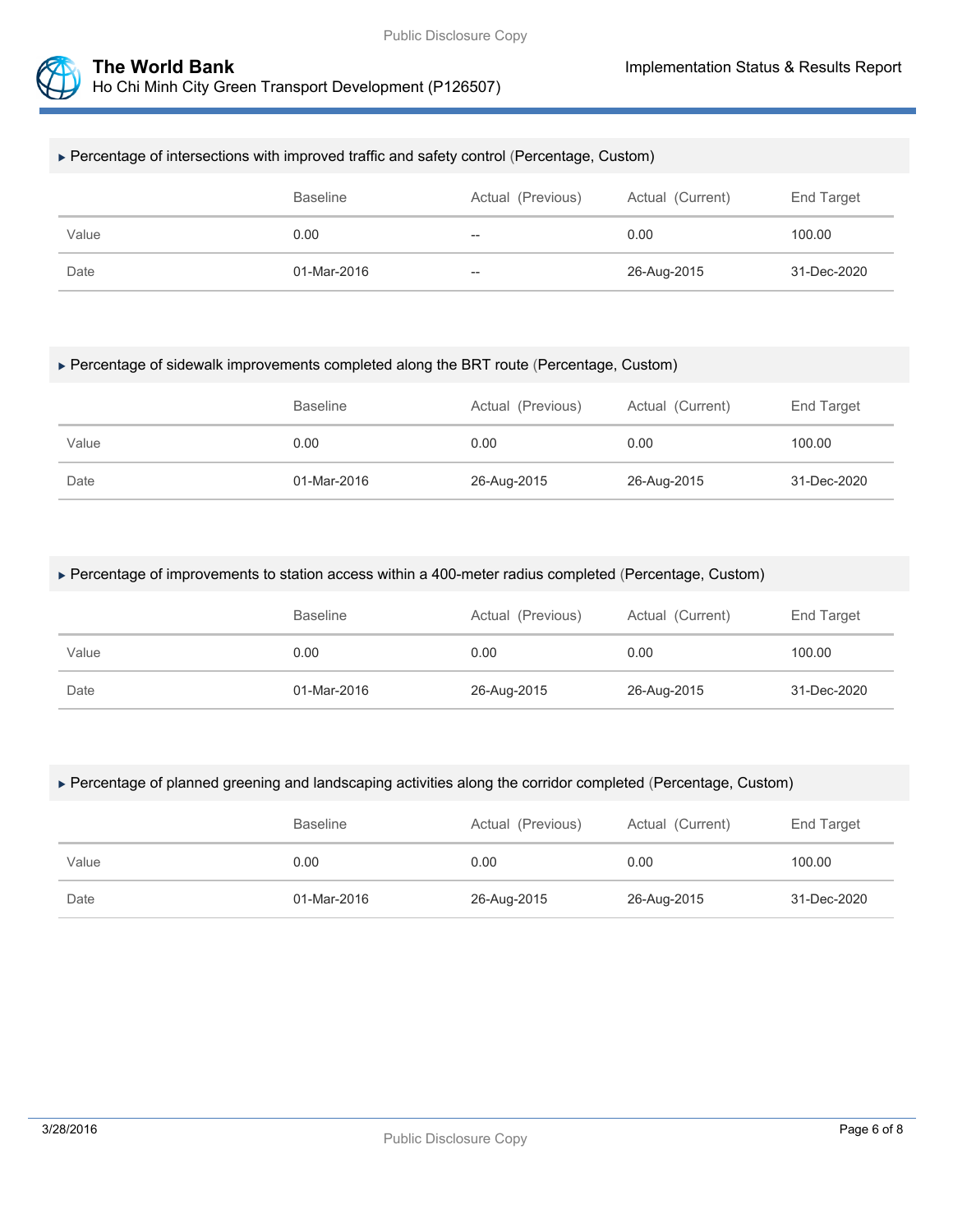



# Percentage of training courses delivered to the HCMC PC and its agencies (Percentage, Custom)

|       | <b>Baseline</b> | Actual (Previous) | Actual (Current) | End Target  |
|-------|-----------------|-------------------|------------------|-------------|
| Value | 0.00            | $\hspace{0.05cm}$ | 0.00             | 100.00      |
| Date  | 01-Sep-2015     | $- -$             | 26-Aug-2015      | 31-Dec-2020 |

## Number of studies completed under Component 2 of the project (Number, Custom)

|       | <b>Baseline</b> | Actual (Previous) | Actual (Current) | End Target  |
|-------|-----------------|-------------------|------------------|-------------|
| Value | 0.00            | 0.00              | 0.00             | 3.00        |
| Date  | 01-Sep-2015     | 26-Aug-2015       | 26-Aug-2015      | 31-Dec-2020 |

## Overall Comments

There has been no physical progress under the project hence all indicators remain the same as the baseline.

# **Data on Financial Performance**

## **Disbursements (by loan)**

| Project                    | Loan/Credit/TF | <b>Status</b> | Currency      | Original    | Revised      | Cancelled                 | <b>Disbursed</b> | Undisbursed        | <b>Disbursed</b>  |
|----------------------------|----------------|---------------|---------------|-------------|--------------|---------------------------|------------------|--------------------|-------------------|
| P126507                    | IDA-56540      | Effective     | <b>XDR</b>    | 88.20       | 88.20        | 0.00                      | 0.00             | 88.20              | $0\%$             |
| <b>Key Dates (by loan)</b> |                |               |               |             |              |                           |                  |                    |                   |
| Project                    | Loan/Credit/TF | <b>Status</b> | Approval Date |             | Signing Date | <b>Effectiveness Date</b> |                  | Orig. Closing Date | Rev. Closing Date |
| P126507                    | IDA-56540      | Effective     | 29-May-2015   | 09-Jul-2015 |              | 09-Oct-2015               |                  | 31-Dec-2020        | 31-Dec-2020       |

## **Cumulative Disbursements**